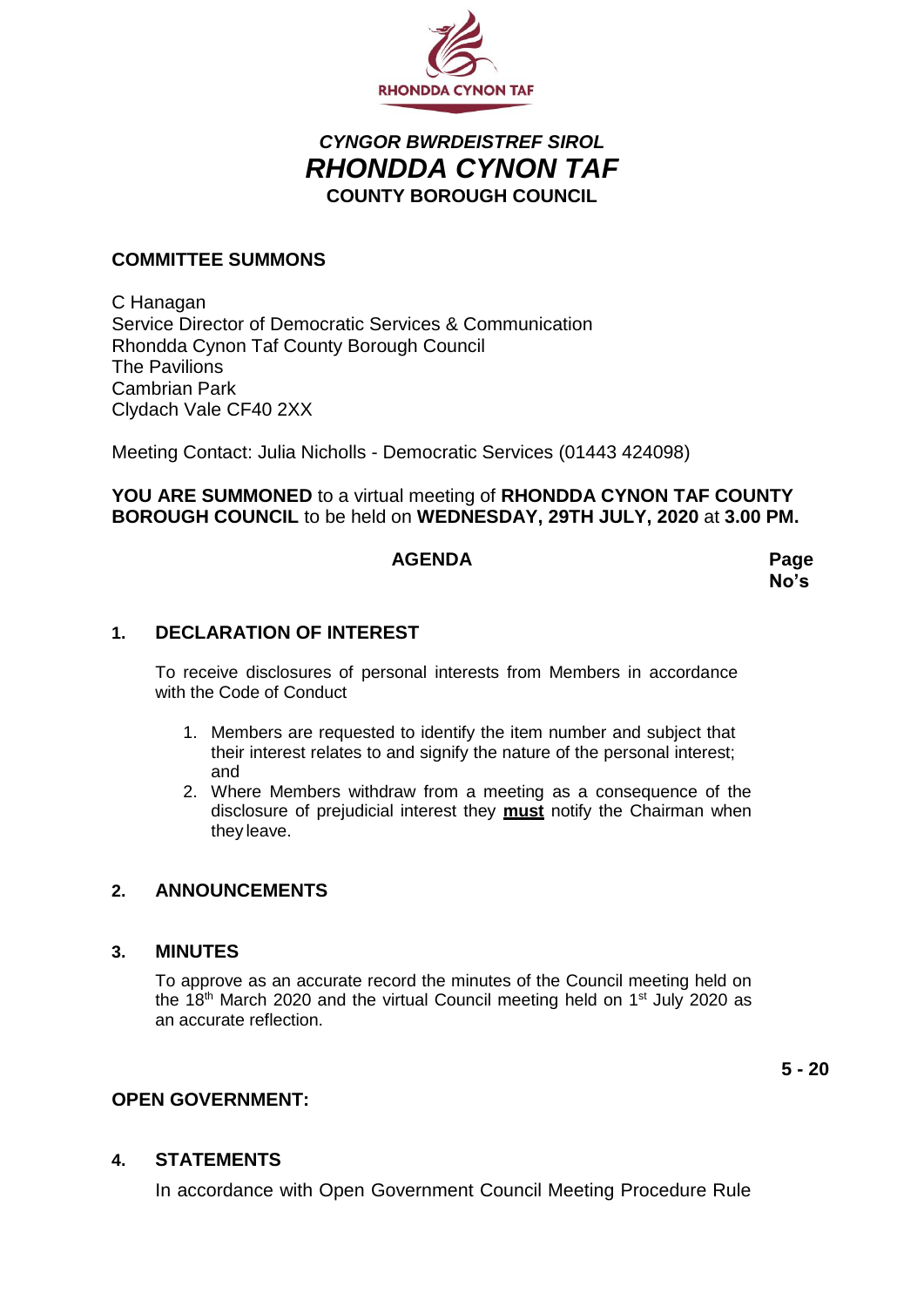2, to receive any statements from the Leader of the Council and/or statements from Cabinet Portfolio Holders:

## **5. MEMBERS' QUESTIONS**

To receive Members questions in accordance with Council Procedure Rule 9.2.

(**N.B** a maximum of 20 minutes shall be allowed for questions on notice.)

#### **COUNCIL WORK PROGRAMME - FOR MEMBERS INFORMATION**

[COUNCIL WORK PROGRAMME](https://www.rctcbc.gov.uk/EN/Council/CouncillorsCommitteesandMeetings/RelatedDocuments/workprgrammes/CouncilWorkProgramme201920.pdf)

#### **OFFICERS' REPORTS**

#### **6. LOCAL DEVELOPMENT PLAN (LDP) FOR RHONDDA CYNON TAF UPDATE**

To receive an update in respect of progress of the Local Development Plan (LDP) for Rhondda Cynon Taf.

**27 - 112**

#### **7. ANNUAL TREASURY MANAGEMENT REVIEW 2019/20**

To receive the report of the Director of Finance & Digital Services

#### **8. VIRTUAL MEETINGS UPDATE**

To receive an update on the progress and next steps of the Council's virtual committee arrangements.

**123 - 132**

**113 - 122**

#### **9. NOTICE OF MOTION (BUSINESS DEFERRED FROM 18TH MARCH 2020)**

To consider the under-mentioned Notice of Motion standing in the names of County Borough Councillors J James and L Hooper.

It is estimated that there are 200,000 children being brought up by family members or friends in the United Kingdom in what is termed as 'Kinship Care'.

These kinship carers have stepped in to care for children whose parents are unable to look after them and keep their families together, and it represents three times the number of children in the national foster care system – and is a growing figure.

Kinship care is one of the main ways to provide a sense of security, continuity and belonging for children who cannot live with their parents **21 - 26**